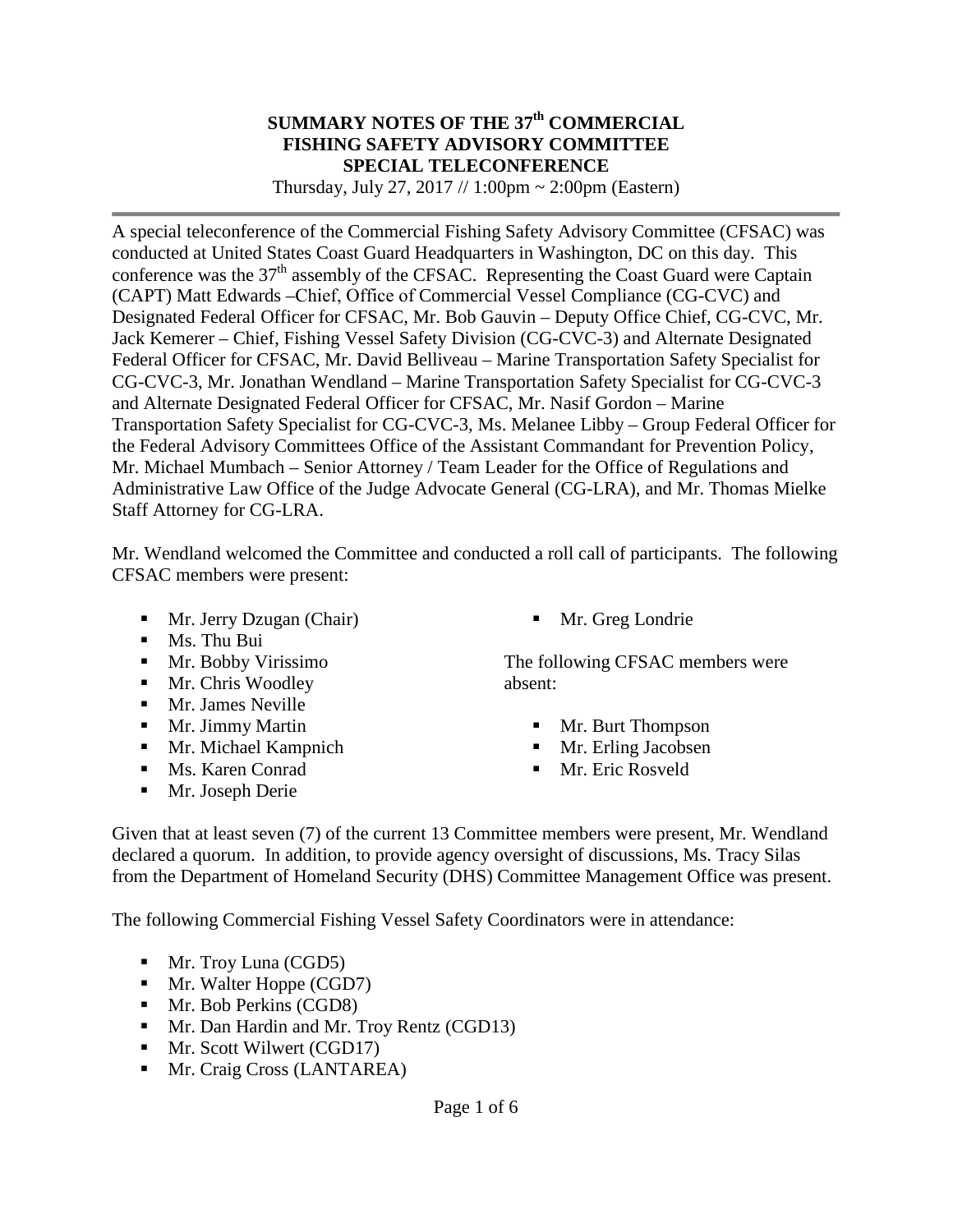Other government agency participation consisted of Mr. Devin Lucas and Ms. Samantha Case from the National Institute for Occupational Safety and Health.

Mr. Wendland also conducted a roll call of the general public. The following listeners were present:

- Mr. Hal Hockema Hockema & Whalen Associates
- **Mr.** Chad See Freezer Longline Coalition
- **Ms. Meghan Lapp Sea Freeze, Ltd.**
- $\blacksquare$  Ms. Kimberly Chauvin [Unknown]
- Mr. Ed Dennehy Fishing Partnership Support Services
- **Mr.** Glen Delaney Southern Shrimp Alliance
- Mr. Brent Payne Untied Catcher Boats Seattle

### **Commencement / Introductory Remarks:**

Next, Mr. Wendland kicked off Committee business and turned the floor over to CAPT Edwards. CAPT Edwards, introduced himself, acknowledged the prior work of the Committee, and remarked that the collective job of the CFSAC is to put the search and rescue community out-ofbusiness by way of safety efforts intended to prevent injuries, loss of property, and stop damage to the marine environment. CAPT Edwards recalled an opportunity during which he attended a CFSAC meeting in Seattle, Washington and said that he had been impressed by the passion that Committee members expressed toward commercial fishing vessel safety. He also told the group that he looked forward to working with the Committee over the next few years and prefaced group discussion by mentioning that there were several similar efforts underway across the Coast Guard that involve coordination with other Federal Advisory Committees in review of existing federal regulations and Coast Guard policies.

CAPT Edwards noted that the scope of CFSAC work should be limited to only cleaning up current regulations / policies and not seek to provide comments on existing statutes. He added that the Committee should concentrate on identifying those regulations and policies associated with Title 46, Subchapter C, due to the fact that other Federal Advisory Committee groups are available to provide feedback on various regulations that need to be cleaned up. He went on to explain that the deregulation procedure is not a quick process, and is basically the same process as a rule-making, in that it takes just as much time to take a regulation off the books as it does to establish a new one. CAPT Edwards encouraged the Committee to work quickly and prioritize the work that members believed would have the highest impact on industry to increase the likelihood that the Coast Guard would take on those deregulatory projects and meet the needs of the commercial fishing industry.

## **Administrative Details and Tasking:**

CAPT Edwards turned the floor over to Mr. Kemerer, who provided the background and purpose of the CFSAC meeting as announced in the Federal Register Notice (FRN) on Tuesday, July 11, 2017, (Vol. 82, No.131) Pages 31928-31929. The business for the special teleconference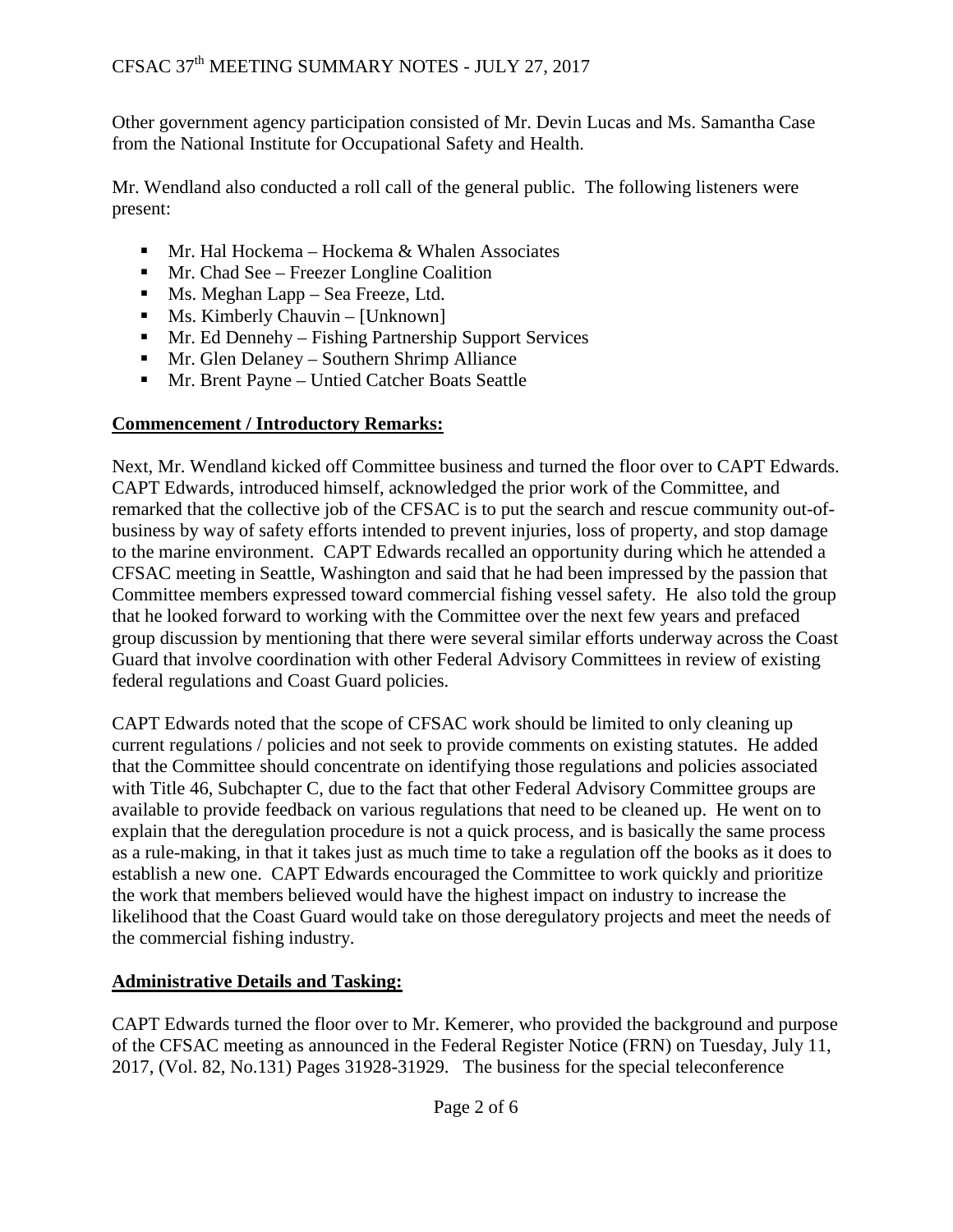## CFSAC 37<sup>th</sup> MEETING SUMMARY NOTES - JULY 27, 2017

involved the issuance of a new task to the Committee to provide input to the Coast Guard to support regulatory reform of regulations pursuant to specific Executive Orders. All information about the Task Statement is available on the Coast Guard's Federal Advisory Committee web site on Coast Guard Homeport at [http://homeport.uscg.mil/cfivsac,](http://homeport.uscg.mil/cfivsac) and in the FRN Docket. Mr. Kemerer reemphasized that the focus of CFSAC regulatory review efforts should center on regulations and not attempt to comment on existing commercial fishing vessel safety statutes. More specifically, Mr. Kemerer advised that the Committee should evaluate the regulations of Title 46, Code of Federal Regulations (CFR), Parts 28, 105, and 106. Also, as a reminder, on Thursday, June 8, 2017, an FRN was published requesting comments on the Evaluation of Existing Coast Guard Regulations, Guidance Documents, Interpretative Documents, and Collections of Information. The public's recommendations on what should be repealed, replaced, or modified will be used to assist the Coast Guard's work with the DHS Regulatory Reform Task Force. Furthermore, there was a follow-up Notice issued on Friday, July 7, 2017, extended the deadline for submitting comments to Monday, September 11, 2017.

Mr. Kemerer noted that in order to accomplish CFSAC tasking, one or more sub-committees or working groups needed to be established, then he proceeded to read Task Statement #01-17 to the group. Again, all interested parties are encouraged to visit the previously mentioned homeport website to view or download the task statement to gain an even clearer picture of what work needs to be done. In a nutshell, the Committee is to review Coast Guard regulations, policies, or guidance documents related to commercial fishing vessel safety and provide recommendations in sufficient detail as to how the information could be revised, modified, or repealed. With that, Mr. Kemerer turned the floor over to the Chair.

### **CFSAC Chair Remarks:**

The Chair noted that the Committee has a tall task with a short timeline and requested that a motion be made to accept the task statement so discussion on the matter could begin. Mr. Jimmy Martin motioned to accept the Task Statement #01-17 and was seconded by Mr. James Nevel. With the motion on the table, the Chair opened discussion to Committee members for questions and comments. There were no questions, comments, or objections about the Task Statement at that time. Accordingly, the Task Statement was accepted as official work for the CFSAC. The next item of business was to create a Subcommittee.

Before any names were put forward the Chair requested to know how staff envisioned the Subcommittee functioning and noted that the deadline for the task is the end of calendar year 2017. The Chair also stated that the CFSAC potentially has a face-to-face meeting before the end of the year and asked Mr. Kemerer how to go about coordinating Subcommittee talks in the meantime. Mr. Kemerer suggested that, once the Subcommittee Chair and other working group members were identified, to contact either him, Mr. Wendland or Mr. Gordon for assistance in setting up a teleconference, as well as posting meeting announcements to the homeport website <http://homeport.uscg.mil/cfivsac>. In addition, Subcommittee members are free to contact CG-CVC-3 to request templates on how to format CFSAC recommendations or for any other explanations and guidance to assist with the accomplishing the task. Currently, there are several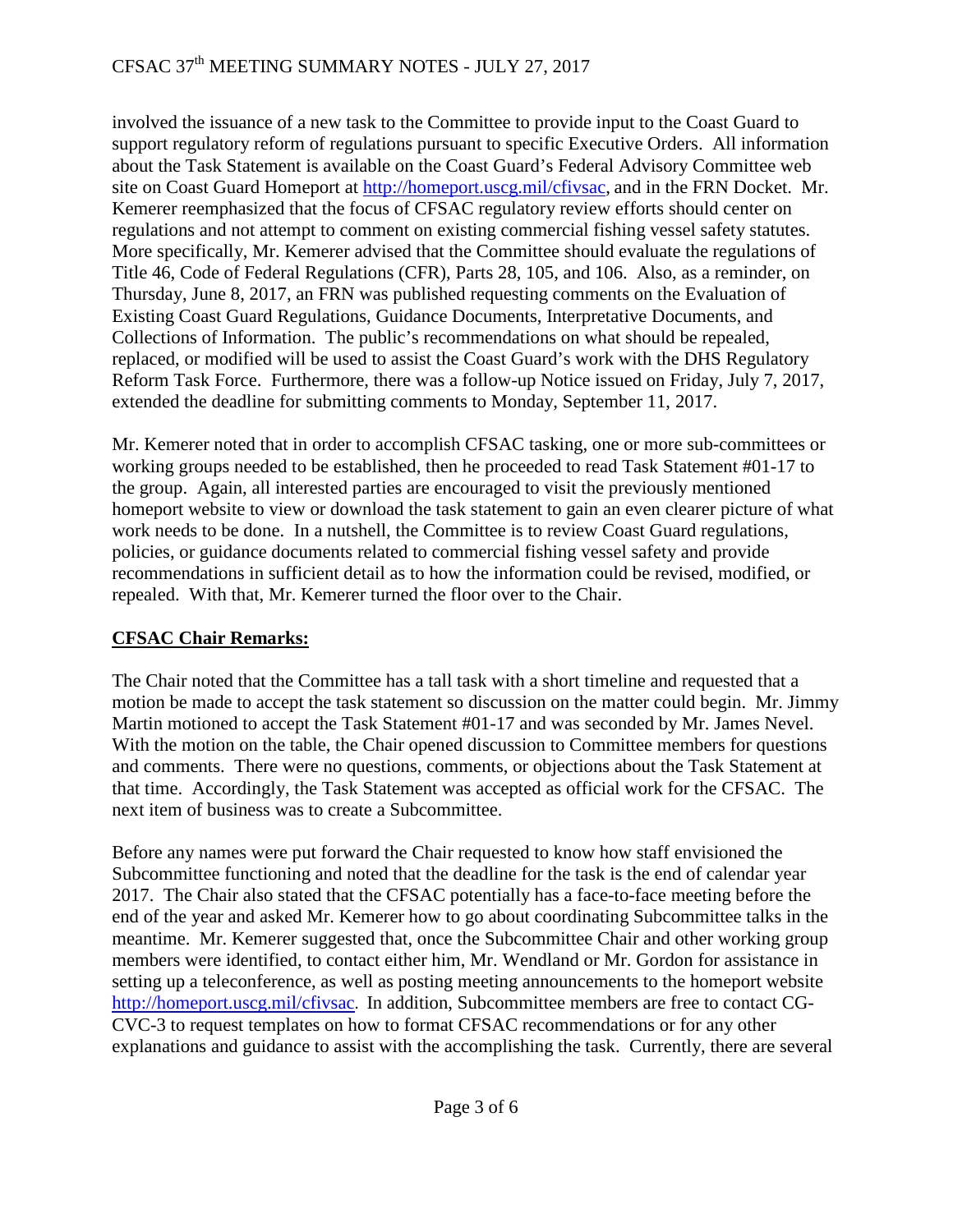Coast Guard Marine Safety Information Bulletins and Alerts available online to assist Subcommittee members in their review process.

The following standing members of the CFSAC volunteered to be on the Subcommittee:

- **Mr.** Chris Woodley (Subcommittee Chair)
- Mr. Jimmy Martin
- $\blacksquare$  Mr. Greg Londrie
- **Ms. Karen Conrad**
- $\blacksquare$  Ms. Thu Bui
- **Mr. Michael Kampnich**
- Mr. Jerry Dzugan

The following non-standing CFSAC members volunteered to be part of the Subcommittee:

- Mr. Hal Hockema
- $\blacksquare$  Ms. Kim Chauvin

The Chair inquired about how to handle late arrivals to the Subcommittee. Mr. Kemerer stated that if anyone from the general public wanted to join the group later on, they could call in and participate after the meeting is announced on the homeport website. Mr. Kemerer noted that Subcommittee meeting information does not need to be published in the Federal Register and meetings will be announced on the homeport website as the Subcommittee Chair deems necessary. Mr. Kemerer also noted that it is not a requirement of the Federal Advisory Committee Act for Subcommittee meetings to be announced in the Federal Register and that meetings are open to all members of the general public who wish to participate.

The Chair acknowledged the creation of the Subcommittee and opened the floor up to questions about the task or the work required of the Committee. Mr. Woodley sought clarification on proposed regulations regarding whether or not a notice of proposed rulemaking (NPRM) could be addressed during this time. Mr. Kemerer responded that information in the NPRM, issued in June 2016 and the associated comment period that was extended until December 2016 – could be addressed. However, the Coast Guard could not discuss what has transpired in the interim with regard to reviewing comments in the docket as well as other actions taken to proceed towards a final rule.

Next, the Chair opened up the conference to members of the general public. Mr. Perkins offered to assist the Subcommittee and Mr. Kemerer advised that the District Coordinators and Examiners are available to provide technical assistance to the Subcommittee, but not be part of the Subcommittee. Mr. Kemerer added that all information about the  $37<sup>th</sup> CFSAC$  meeting (i.e., FRN, Task Statement, and table of regulations) is available for public review. Interested parties should visit [www.regulations.gov](http://www.regulations.gov/) and enter the assigned docket number (USCG-2017-0656- 0001) in the search field.

Mr. Hockema stated that at his naval architecture company, he and six (6) other licensed naval architects that discuss safety issues in-house at length– similar to the CFSAC. In this, they try to develop a consensus as to how the company will address regulatory concerns during business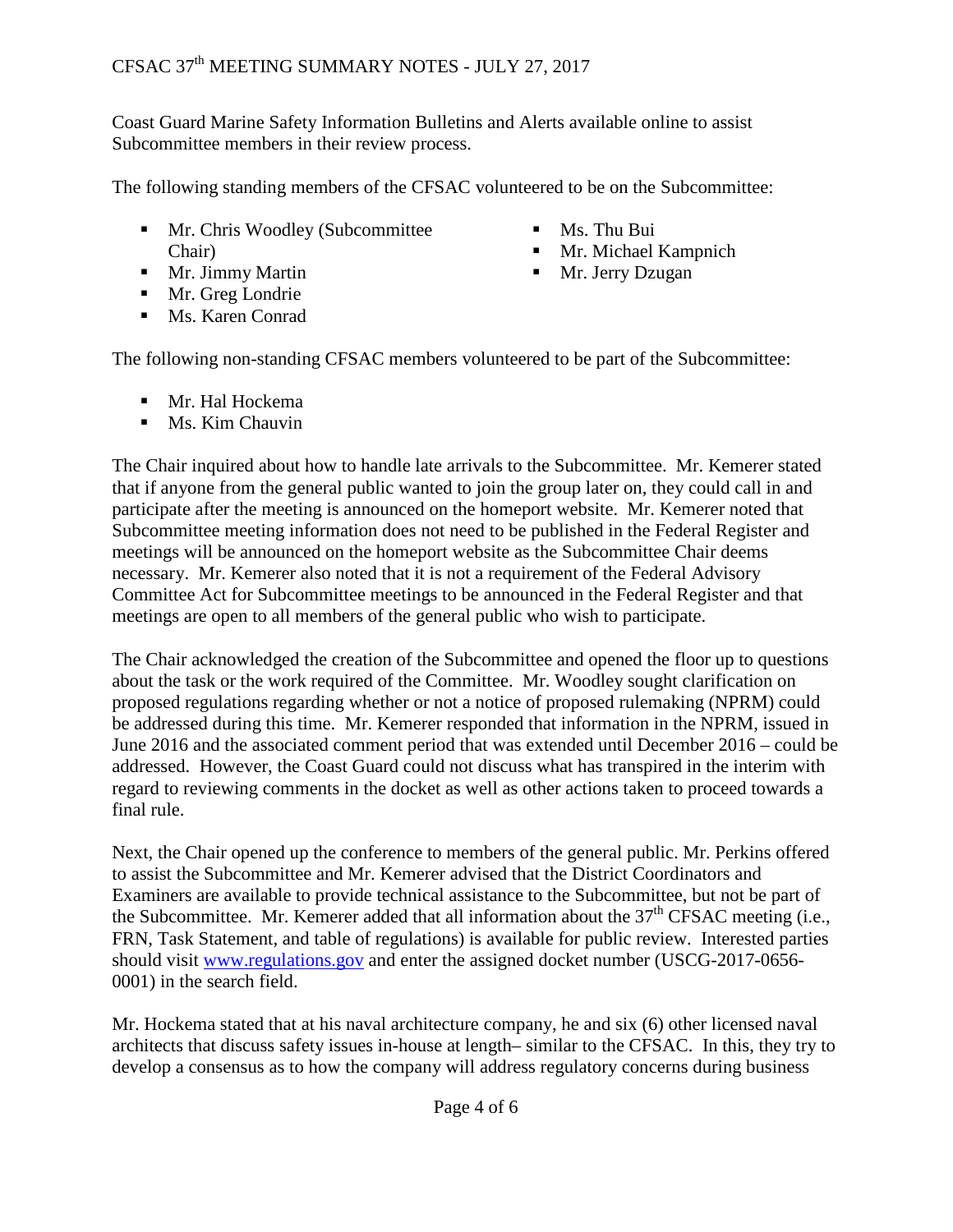# CFSAC 37<sup>th</sup> MEETING SUMMARY NOTES - JULY 27, 2017

dealings. He requested to know, when commenting on regulatory matters, if it would be better to submit a single company letter with the signatures of six (6) naval architects at the bottom of the correspondence or if it would be better to submit six (6) different letters with practically the same content in each letter. This issue seems to have arisen in 1991, when Title 46, CFR, Part 28 was developed and Mr. Hockema wanted to ensure that his company's influence would not be diminished by submitting a single letter as opposed to sending six (6) different letters. Mr. Kemerer commented that the Coast Guard would likely prefer that a consolidated document be submitted to the docket. Mr. Kemerer went on to suggest that recommendations specifically related to commercial fishing vessels could be submitted separately from other recommendations concerning vessel matters such as architectural or stability issues - which could be submitted as general responses because those recommendations may impact other vessel groups that are regulated under different subchapters. Furthermore, there is a regulation table included in the docket that shows which Federal Advisory Committees are addressing various regulations. Please take a look at the table to see where input can be submitted in different places.

Mr. Kemerer asked if there were any other questions from the group and it was noted that the following Commercial Fishing Vessel Safety Coordinators had joined the call-in:

- Ms. Peg Murphy (CGD11)
- **Mr.** Charlie Medlicott (CGD14)
- **Mr.** Chris Atkinson (PACAREA)

The Chair then asked the group if there were any other comments or questions. Ms. Murphy informed Mr. Kemerer that she previously submitted comments from a collection of fishermen in the CGD11 (California) area of responsibility regarding life rafts and maintenance issues and wanted to know if their comments made it into the material being presented to the Coast Guard. Mr. Kemerer advised Ms. Murphy to resend the information for its inclusion in the docket.

Subsequently, the Chair reopened the floor to questions or comments and reminded the group that care should be taken to address only regulations, guidance documents, or proposed rules, and not comment on industry rumors or innuendo. This way, the Coast Guard can take the appropriate action on input submitted to the docket. Ms. Murphy inquired about the comment period and the Chair advised that the comment period has been extended to Monday, September 11, 2017.

Ms. Lapp inquired if it were possible to receive updates on the progress of the Committee moving forward and Mr. Kemerer said that if the Subcommittee Chair wanted to post information to the homeport website periodically, then CG-CVC-3 would be glad to assist.

Ms. Bui noted that most of the industry comments submitted to the docket pertained to the Coast Guard Authorization Act and acknowledged that Committee efforts should be focused on regulations and guidance documents, but wanted to know when industry's concerns about the Act would be addressed. Mr. Kemerer reiterated that CFSAC tasking only pertains to regulations and guidance documents and reminded the group that the Coast Guard does not control what requirements are written in the law and commented that the Coast Guard and DHS